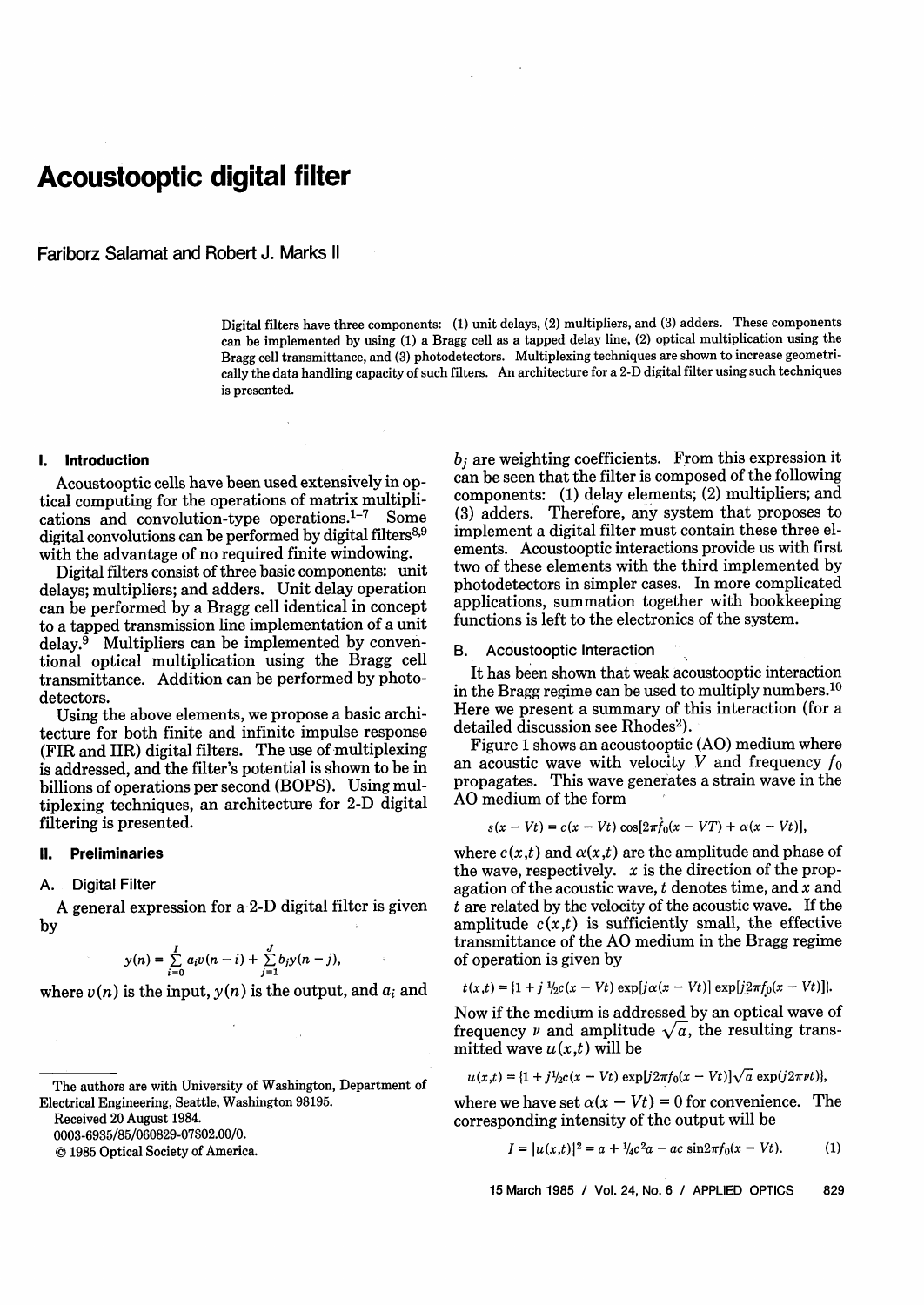

Fig. 1. Acoustooptic medium: Acoustic waves are generated by the acoustic transducer which is fed by the electrical signal  $v(t)$ . The acoustic wave is absorbed at  $x = w/2$  to avoid reflections. Length of the medium is *w.*

It can be seen that the last terni is the product of the acoustic strain wave and the square of the optical amplitude to within a phase difference. This term can be extracted by bandpass/highpass filtering the intensity, the other two terms having their frequency components far removed.

Another feature of the AO medium is that it behaves as a series of delay elements. That is, it not only contains the current input signal but the previous inputs up to *W/V* sec before, W being the length of the medium (see Fig. 1).

As we will see in the next section, the AO interaction and AO medium provide us with the multipliers and the delay elements of the digital filter.

#### **111. Basic System Architecture**

Suppose an electrical signal  $u(t)$  is to be filtered. It first has to be preprocessed as shown in Fig. 2. A sample and hold operation on the input signal  $u(t)$  gives  $u[n] = u(nT)$ , with T the sampling period. Our acoustic medium is geneally operable in a given frequency range, so it is also necessary to put the sampled signal on a carrier frequency  $f_0$  in that range. Then the electrical signal fed to the acoustic transducer will be given by

$$
v(t) = c[n] \cos(2\pi f_0 nT + \alpha[n]); \qquad nT < t < (n+I)T,
$$

where  $c[n]$  and  $\alpha[n]$  are the amplitude and phase of *u [n],* respectively.

At this point, for ease of presentation, let us assume that  $\alpha[n] = 0$ ; then  $v(t)$  is a continuous signal of frequency  $f_0$  with amplitude  $c[n]$  lasting for one sampling period T. For the next T sec  $v(t)$  will have an amplitude  $c[n+1]$  and so on.

Now if  $v(t)$  is fed to an acoustic transducer which converts the electrical signal  $v(t)$  to mechanical vibrations, acoustic waves will be launched in the acoustooptic medium.

If the speed of the acoustic wave in the acoustooptic medium is given as V, the signal appearing at  $x_1$  is the



Fig. 2. Preprocessing of the input signal.



Fig. 3. Snapshots of the propagation of the signal in AO medium at  $t = t_1, t_1 < t < t_1 + T$ , and  $t = t_1 + T$ . The length of each cell is *VT.*



Fig. 4. AO medium addressed by LDs of amplitudes:  $\sqrt{a_0}$ ,  $\sqrt{a_1}, \ldots$ .

signal that was at  $x_1 - Vt_1$ ,  $t_1$  sec before. Therefore, if we divide the AO medium into cells each of length *VT,* we will have the configuration shown in Fig. 3. (Similar techniques have been used elsewhere; for example, see Ref. 5.)

Figure 3 shows the progress of the acoustic signal with time in the AO medium. The signal  $v(n,t)$  which is in the first cell at time  $t_1$  will be in the second cell after  $T$ sec (length of each cell being *VT*), and for time  $t_1 < t <$  $t_1 + T$  it is partially in cell one and partially in cell two. There is an attenuation of the signal as it travels through the medium, which we will ignore since it can be compensated for easily. Also, the medium is of finite length so we have a limited number of cells to work with.

Now let us position a number of laser diodes (LDs) so that each of them addresses one of the imaginary cells at the Bragg angle  $\theta_B$  (see Fig. 4). Considering the *i*th cell with its corresponding LD of amplitude  $\sqrt{a_i}$ , we can see that, as discussed before, we get a product term of  $a_i v[n - i]$ , where  $v[n - i]$  is the acoustic signal in the *i*th cell.  $v[n-i]$  is  $v(t)$  when  $(n-i)T < t < (n-i+1)T$ . An isolated cell is shown in Fig. 5. In this figure the output of the photodetector (PD) is the intensity  $I(x,t)$ ,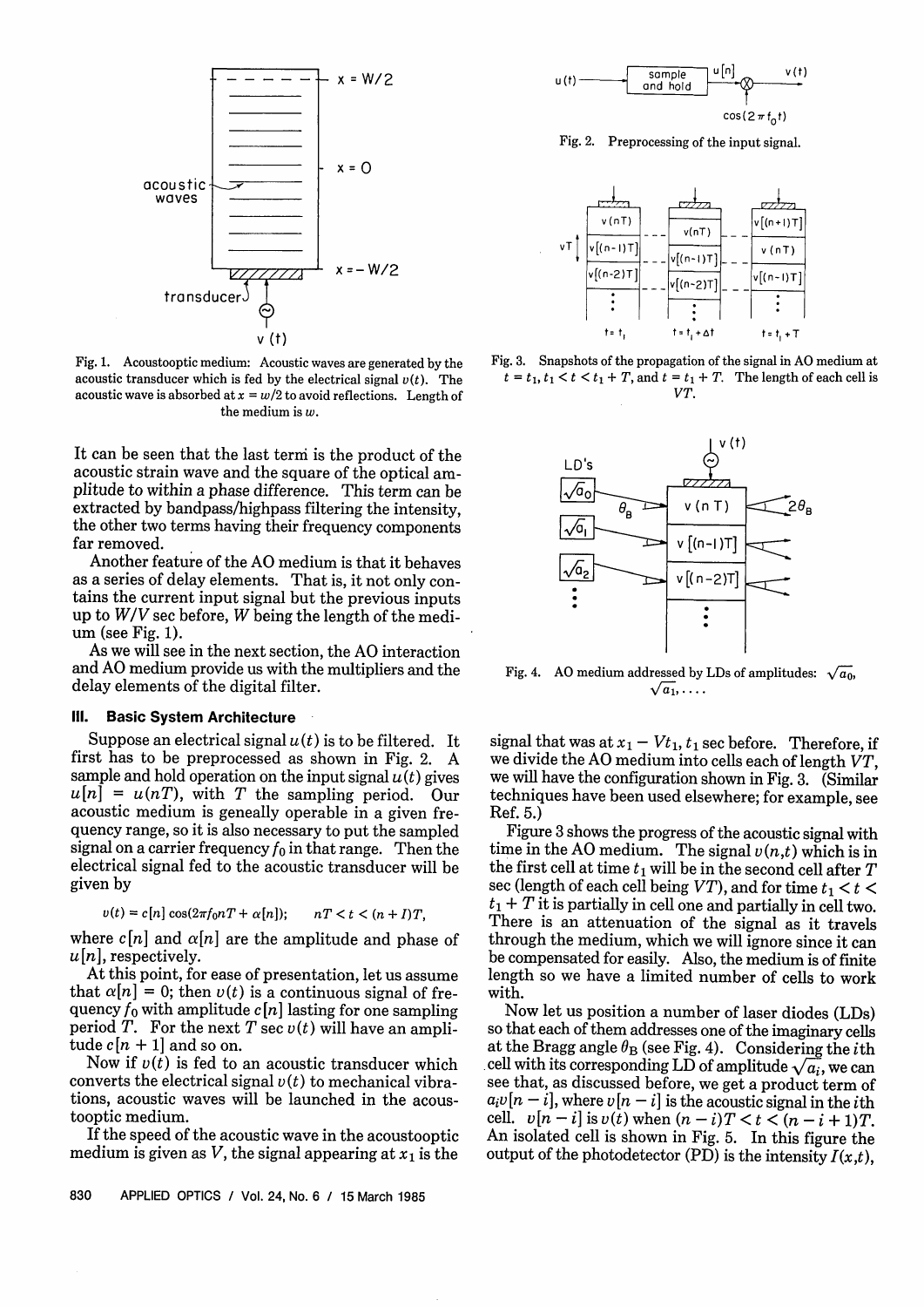

Fig. 5. One-cell operation.

and, as mentioned before, this is bandpass/highpass filtered to give the product term.

At this point it must be obvious that this system can be used as a digital FIR filter

$$
y[n] = a_0v[n] + a_1v[n-1] + a_2v[n-2] + \dots,
$$

where  $\nu[n]$  is the input to the system,  $\nu(n)$  is the output, and each product term corresponds to a given cell and its LD.

Once we have the product terms, they can be summed to give  $y[n]$ . An IIR filter follows naturally, as shown in Fig. 6. Note that only one PD is needed since the LDs are mutually incoherent and no cross terms appear in the calculation of the intensity. In this scheme, the PD not only generates the intensity terms for each cell but also adds the product terms at the same time. In more complicated cases, however, we might need one PD for each cell since it might be necessary to add the product terms selectively, and the one PD technique will no longer be sufficient. Of course, if the LDs are in any way correlated the one PD technique can no longer be used.

#### A. Filter Coefficients

Suppose that we want to implement the following filter:

$$
y[n] = a_0v[n] + a_1v[n-1] + a_2v[n-2] + \dots + b_1y[n-1] + b_2y[n-2] + \dots
$$

Assuming the filter to be shift-invariant we can implement the coefficients with LDs together with appropriate neutral density filters. If our LDs are all identical, a LD without a neutral density filter corresponds to the maximum amplitude available for a coefficient. Therefore, if our maximum coefficient is  $a_p$ , we write

$$
y[n] = a_p \{a'_0 v[n] + a'_1 v[n-1] + \dots
$$
  
+  $b'_1 y[n-1] + b'_2 y[n-2] + \dots$ ,

where  $a'_i = a_i/a_p$  and  $b'_j = b_j/a_p$ , and the  $a_p$  multiplier can be easily realized in the electronics after the summer.

The second problem we might have with the coefficients is that they might be negative. There are several techniques that enable us to handle negative coefficients (see, for example, Ref. 11). Two of these are considered here:

(a) We can have two summers, one for the positive and the other for the negative coefficients. In this case, the output of the PD (each cell has its own PD) can be switched to either of two summers. If the coefficient for the cell is negative, the PD corresponding to it is switched to the summer for negative values and vice versa. This is done for all PDs, and then the output of the two summers is subtracted.



Fig. 6. IIR filter: Output of the bandpass filter is  $y[n]$ , which is placed on a carrier frequency and fed back to another AO medium to generate  $b_j y[n-j]$  terms.

(b) We may have two time intervals in each period *T.* In this method, we collect two sets of data; i.e., we sum twice. During one interval we disable, say, the negative coefficients; that is, we turn off the LDs corresponding to negative values so we get the equivalent of positive output of method (a); then we disable the positive LDs and get the negative output and then we subtract the two. Note that while in method (a) we have abandoned the one photodetector technique; in method (b) we can still use it.

#### **IV. Multiplexing**

One of the best attributes of the acoustooptic digital filters is the dimensions available for multiplexing. These dimensions are (1) time, (2) space, (3) acoustic frequency, (4) optical frequency, (5) angle, and (6) polarization.

# *(1) Time*

*y*[*n* - *1*] +  $b_2y[n - 1]$  +  $b_2y[n - 2]$  +.... larization.<br>
e filter to be shift-invariant we can imple-<br>
efficients with LDs together with appro-<br>
al density filters. If our LDs are all iden-<br>
tihout a neutral density By time we mean any changes in the system in real time. This includes, for example, changes in the filter coefficients for a shift-variant filter or a system that can realize several filters and hence requires a change of the coefficients. With time we could also change the manner in which the electronics of the system operates. For example, recall the one-summer handling of the negative coefficients.

#### *(2) Space*

For this dimension we just mention that we can have a 2-D array instead of the 1-D one we have been considering and that a given cell may be addressed by several LDs.

#### *(3) Acoustic Frequency*

Each AO medium has a given bandwidth, so we can feed it with several, instead of one, acoustic frequencies within that bandwidth. Since the Bragg angle is given by  $\theta_{\rm B} = k_a/2K = \lambda/2\Lambda$ , where  $\lambda$  is the optical wavelength and  $\Lambda$  is the acoustical wavelength, we see that as  $\Lambda$  changes so does the Bragg angle, and, therefore, each acoustic frequency generates a diffracted beam which carries the information as covered before (see Fig.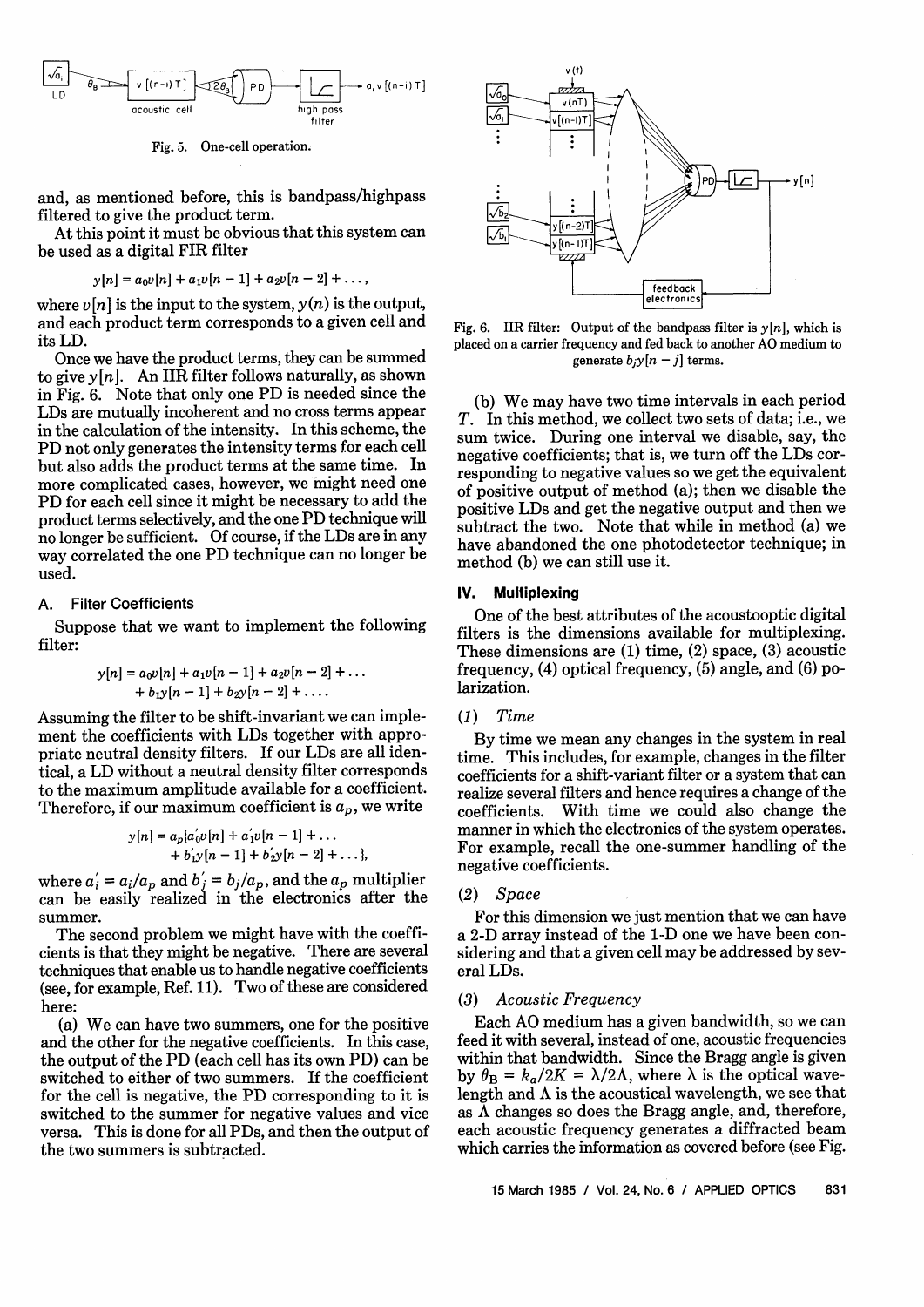

Fig. 7. Acoustic frequency multiplexing.



Fig. 8. Optical frequency multiplexing.



Fig. 9. Angular multiplexing.

7). This makes it possible to filter several signals (Each on a different acoustic frequency) at the same time.

The reader might note that since  $\theta_B$  is a function of the acoustic frequency, just one of the acoustic frequencies is addressed at its exact Bragg angle. However, we maintain that there is a range of angles  $\theta_{\rm B}$  $\pm \Delta\theta_B$  that would still yield useful results. Also, we could address the cell at different angles by using several LDs [see  $(2)$  and  $(5)$ ].

# *(4) Optical Frequency*

This is quite similar to the acoustic multiplexing except that we change the optical frequency and again get different diffracted beams for each optical frequency (see Fig. 8). This means that several distinct filtering operations can be done on the same signal, since each optical frequency can correspond to a set of coefficients

Acoustooptic Frequency Multiplexing. The two frequency multiplexing techniques, *n* acoustic frequencies and m optical frequencies, can be combined to result in *nm* useful diffracted components, which may be employed to realize a wide variety of systems the user might want to implement. This is a tremendous capability, as well be demonstrated in the realization of 2-D filtering.

#### *(5) Angular Multiplexing*

Yet another dimension of the system is realized by noting that the Bragg angle  $\theta_B$  in fact corresponds to a cone, see Ref. 12. That is, a cell can be addressed at any angle  $\alpha$  which satisifies  $\alpha = \theta_B \pm \Delta \theta_B$ , where  $\Delta \theta_B$  is the angular increment that still yields useful results although the incidence angle is not exactly  $\theta_B$  (see Fig. 9).

With this constraint we get a cone to address the cell, and this in turn generates a cone of diffracted beams where each beam can carry a distinct information.

# *(6) Polarization*

As the last dimension, we mention multiplexing by polarizing the optical wave. We can distinguish two diffracted beams by their polarization, and hence we can address the cell by two mutually perpendicularly polarized optical beams where they both could have the same optical and acoustical frequencies and still be distinguishable.

# **V. System Capability**

The limiting factor in the speed of the system is the restriction on  $c(x - Vt)$  in Eq. (1) to be of lower frequency than the acoustic frequency  $f_0$  so that we could use a bandpass filter to extract the product term. To illustrate the speed of the system, we note that acoustic frequency is generally between 1 MHz and 1 GHz, so for purposes of illustration let it be 50 MHz. Then frequency of  $c(x - Vt)$  will be  $\sim$ 5 MHz, which implies a sampling period of 200 nsec. Note that after each period  $T$  we get an output so we have a device speed of 5 million operations or outputs per second (MOPS).

In support of this estimate, consider the following:

(1) The cell length will be of the order  $VT = 1$  cm, where we have used a typical velocity. This is quite large, and, therefore, we have no problem accommo-<br>dating the LD and PD or other system components.

(2) It might be possible to use higher acoustical frequencies, in which case the frequency of  $c(x - Vt)$ can be higher too, and hence more MOPS will be realizable.

(3) The phase-to-amplitude optics, specifically, the lens shown in Fig. 10, can be realized by a fly's eye (or a phase hologram) and can be quite small, so there is no serious problem in having smaller cells as far as the optics of the device is concerned.

(4) In the manufacturing phase of production of the system, it might be possible to have a much higher density.



Fig. 10. Detailed illustration of a one-cell operation.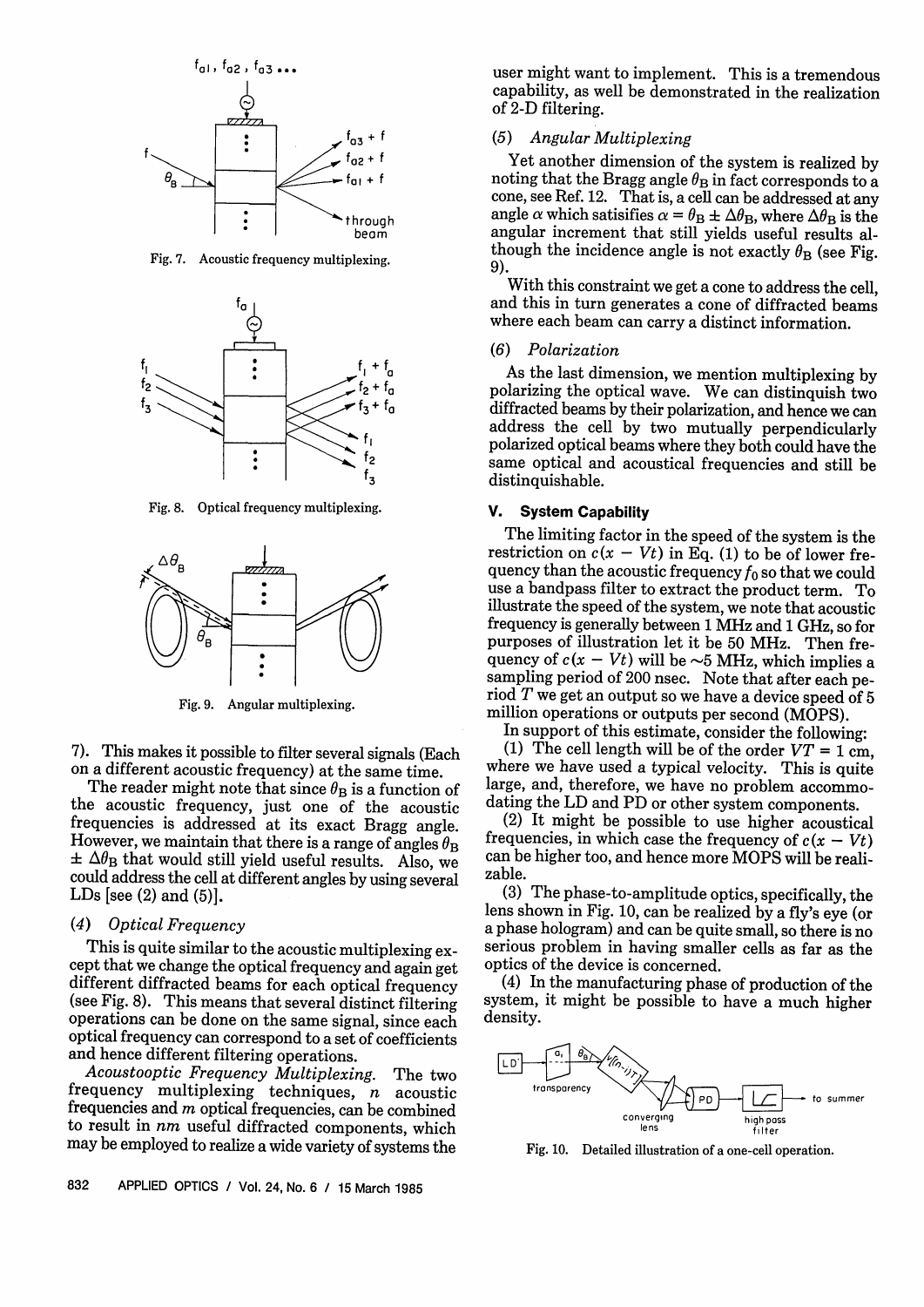(5) In addition, we have the dimensionality of the system. Let us assume that time, space, angular dimension, and polarization each doubles the MOPS. Frequency multiplexing composed of optical and acoustic multiplexing has a great potential, and let us suppose that each of these just quadruples the number of operations. This gives 1.28 BOPS, which is a staggering number of operations, exceeding one billion operations per second, which is 3-4 orders of magnitude greater than the fastest digital filter implemented by the computers.

As the above arguments suggest, the 5 MOPS are to be considered a conservative estimate, and the MOPS could go higher after multiplexing and using a tailormade system.

# **VI. Two-Dimensional Filtering**

A 2-D filter is given by the following expression:

$$
\sum_{p} \sum_{q} b[p,q] y[n-p,m-q] = \sum_{k} \sum_{i} a[k,i] y[n-k,m-i].
$$

For the following presentation, we assume  $a$  and  $b$ coefficients to be constant, although they need not be so, as discussed for the 1-D case, but it simplifies the presentation, Also, since the treatment of the IIR case is an extension of the FIR case, we treat the following 2-D filter instead:

$$
y[n,m] = \sum_{k=0}^{K} \sum_{i=0}^{I} a[k,i]v[n-k,m-i].
$$

To understand how the system accommodates this filter, we start with an illuminating example and then present the general case.

Suppose  $\overline{k}$  and  $i$  solely take the values zero and one; then the  $y[n,m]$  outputs will be given as follows:

(a) 
$$
y[0,0] = a[0,0]v[0,0],
$$
  
\n $y[0,1] = a[0,0]v[0,1] + a[0,1]v[0,0],$   
\n $y[0,2] = a[0,1]v[0,1];$   
\n(b)  $y[1,0] = a[0,0]v[1,0] + a[1,0]v[0,0],$   
\n $y[1,1] = a[0,0]v[1,1] + a[0,1]v[1,0] + a[1,1]v[0,0],$   
\n $y[1,2] = a[0,1]v[1,1] + a[1,1]v[0,1];$   
\n(c)  $y[2,0] = a[1,0]v[1,0],$   
\n $y[2,1] = a[1,0]v[1,1] + a[1,1]v[1,0],$   
\n $y[2,2] = a[1,1]v[1,1].$ 

The reason we have grouped these outputs will become clear as we proceed.

Let us consider Fig. 11, which generates outputs for part (a). It can be seen that as *v* [0,0] comes into cell one and is multiplied by  $a[0,0]$ , we get  $y[0,0]$ . Next, as  $v[0,0]$ travels to cell two and  $v[0,1]$  travels to cell one, we get *y* [0,1] by adding the resulting products. Next, as *x* [0,1] travels to cell two, we get *y* [0,2]. Note that we do not get terms like  $a[0,0]v[0,2]$  because of our assumption on k and i.

Similarly, part (b) is generated by the arrangement in Fig. 12. To generate part (c) outputs, we propose a



Fig. 11. Generation of part (a) outputs. (The square root factor is not shown for clarity.)



Fig. 12. Generation of part (b) outputs.



Fig. 13. Generation of part (c) outputs.

simple extension of the system as shown in Fig. 13, where for purposes of illustration the coefficients are placed over the cell they address. The system works as follows: First  $v[0,0]$  and  $v[1,0]$  travel to first cells of their respective mediums and are multiplied by the coefficients addressing them, yielding *y* [1,0] as they are added. After one period elapses,  $v[0,0]$  and  $v[1,0]$  are now in cells marked two, and  $v[0,1]$  and  $v[1,1]$  are in cells marked one, and we get  $y[1,1]$ , and after another period T we get  $y[1,2]$ .

Together the above schemes give us all the outputs. But note that the last scheme could also give us all the outputs if we use acoustical frequency multiplexing, as shown in Fig. 14. Specifically,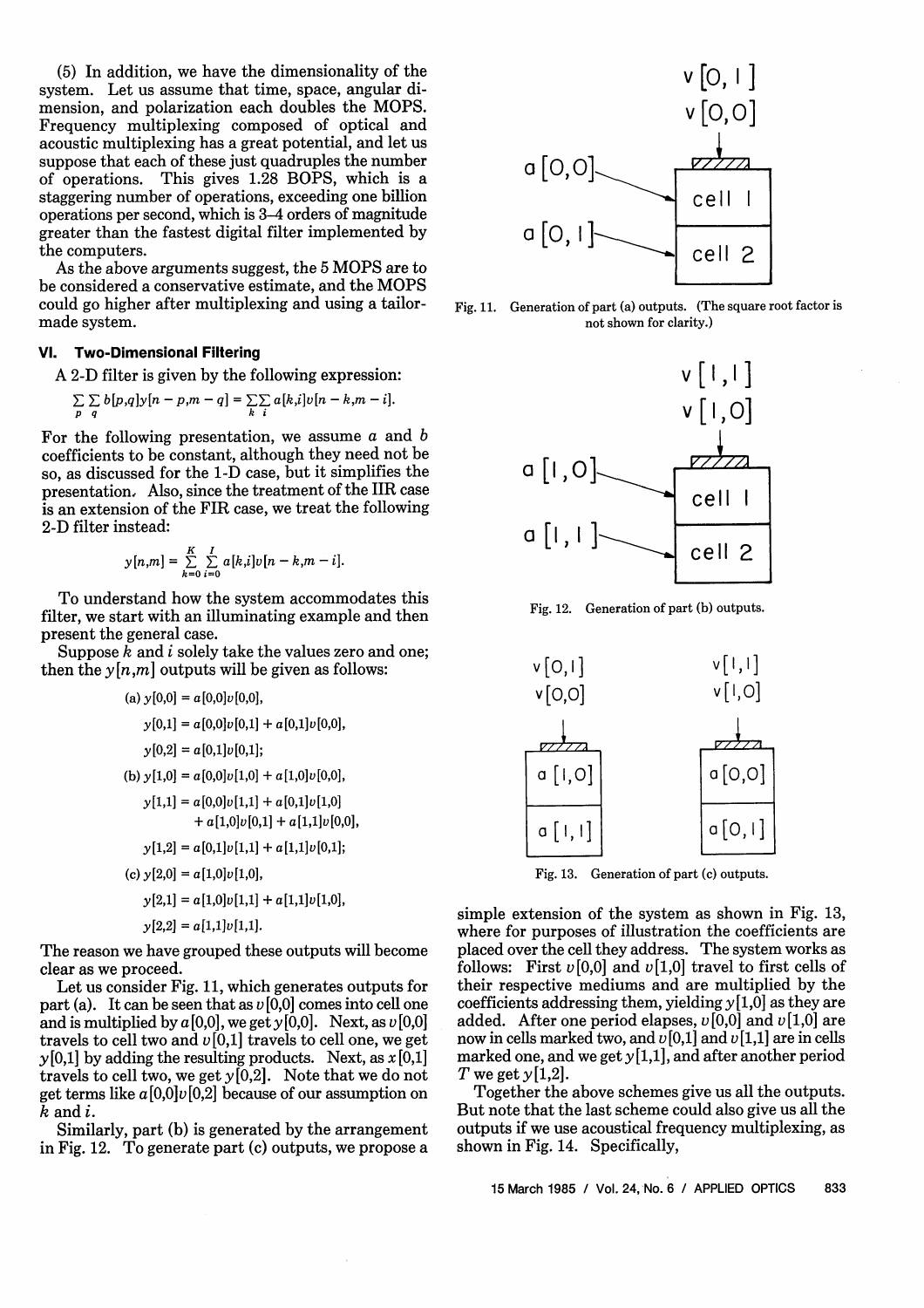

Fig. 14. Acoustical multiplexing for a simple 2-D filter.



 $f_{a2}$  and array 1 are equivalent to Fig. 11,

*fa2* and array 2 are equivalent to Fig. 12, and

 $f_{a1}$  and both arrays are equivalent to Fig. 13.

Now we take this one step further, and by using optical frequency multiplexing we attempt to use just one array. This is illustrated in Fig. 15.

It can be seen that

 $(f_{a1},f_1)$  is equivalent to Fig. 11,

 $(f_{a2}, f_{2})$  is equivalent to Fig. 12, and

 $(f_{a1}, f_2)$  and  $(f_{a2}, f_1)$  are equivalent to Fig. 13.

Now that we have seen how the system accommodates 2-D filtering for a simple case, we treat the general case

$$
y[n,m] = \sum_{k=0}^{N_1-1} \sum_{i=0}^{N_2-1} a[k,i]v[n-k,m-i].
$$

Let  $v[i,j]$  be given by the acoustic frequency for i and time for *j* as in Table I, and let  $a[i,j]$  be given by the optical frequency for i and x dimension for *j* as in Table II. Then, as is illustrated in Fig. 16,

834 APPLIED OPTICS / Vol. 24, No. 6 / 15 March 1985

**Table 1. Inputs of the Two-Dimensional Filter**

|               | $^{0}$           |                 | $N_1 - 1$        |
|---------------|------------------|-----------------|------------------|
| $t = 0$       | v[0,0]           | v[1,0]          | $v[N_1 - 1, 0]$  |
| $t = 1$       | v[0,1]           | v[1,1]          | $v[N_1 - 1, 1]$  |
|               |                  |                 |                  |
| $t = N_2 - 1$ | $v[0,N_{2} - 1]$ | $v[1, N_{2}-1]$ | $v[N_1-1,N_2-1]$ |

**Table 11. Coefficients of the Two-Dimensional Filter**

|               | $^{0}$         | f l            | $n_1 - 1$        |
|---------------|----------------|----------------|------------------|
| $x = 0$       | a[0,0]         | a[1,0]         | $a[N_1 - 1, 0]$  |
| $x = 1$       | a[0,1]         | a[1,1]         | $a[N_1-1,1]$     |
|               |                |                |                  |
| $x = N_2 - 1$ | $a[0,N_{2}-1]$ | $a[1,N_{2}-1]$ | $a[N_1-1,N_2-1]$ |



Fig. 16. General 2-D filter.

$$
y[n-m] = \sum_{k=0}^{N_1-1}\sum_{i=0}^{N_2-1}a[f^k,x^i]v[f_a^{n-k},t^{m-i}],
$$

where  $x^{i}$  refers to position  $x = i, t^{m-i}$  to time  $t = m$ i, and  $f_a^{n-k}$  and  $f^k$  are as given in Tables I and II.

Note that the output  $y[n,m]$  is generated in the following order:  $y[n,0], y[n,1], \ldots, y[n,N_2-1]$  with  $n =$  $0, 1, \ldots, N_1-1$ , which is the order of inputing  $y[n,m]$ in the IIR case. So all the variables necessary will be available for IIR implementation of the filter.

It can be seen that the general 2-D filtering becomes very involved as  $N_1$  and  $N_2$  become large; yet it does so in an orderly fashion, and it is tractable. Also most of the additions and which terms are to be added together are left to the electronics of the system.

It must be mentioned that acoustical and optical frequency multiplexing are not the only dimensions